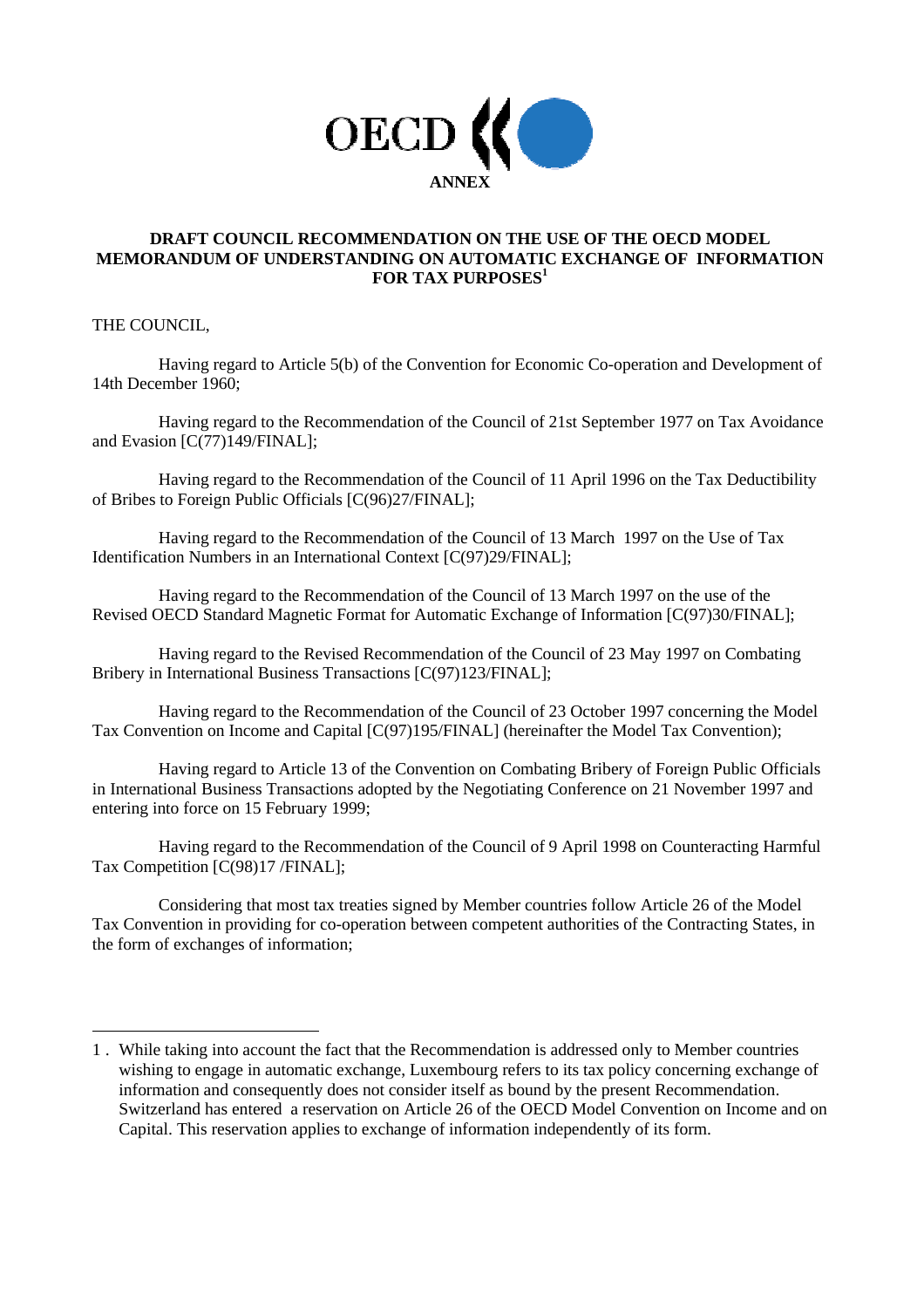Considering that Article 6 of the joint Council of Europe - OECD Convention on Mutual Administrative Assistance in Tax Matters, which came into force on 1 April 1995, expressly provides for automatic exchange of information;

Considering the need to improve the efficiency of automatic exchange of information between tax authorities:

I. RECOMMENDS that Member Countries use the OECD Model Memorandum of Understanding on Automatic Exchange of Information for Tax Purposes in the appendix hereto, which is an integral part of this Recommendation, when they decide to conclude agreements on automatic exchange of information;

II. INSTRUCTS the Committee on Fiscal Affairs to monitor the use of the Model Memorandum of Understanding and to report back to the Council as appropriate.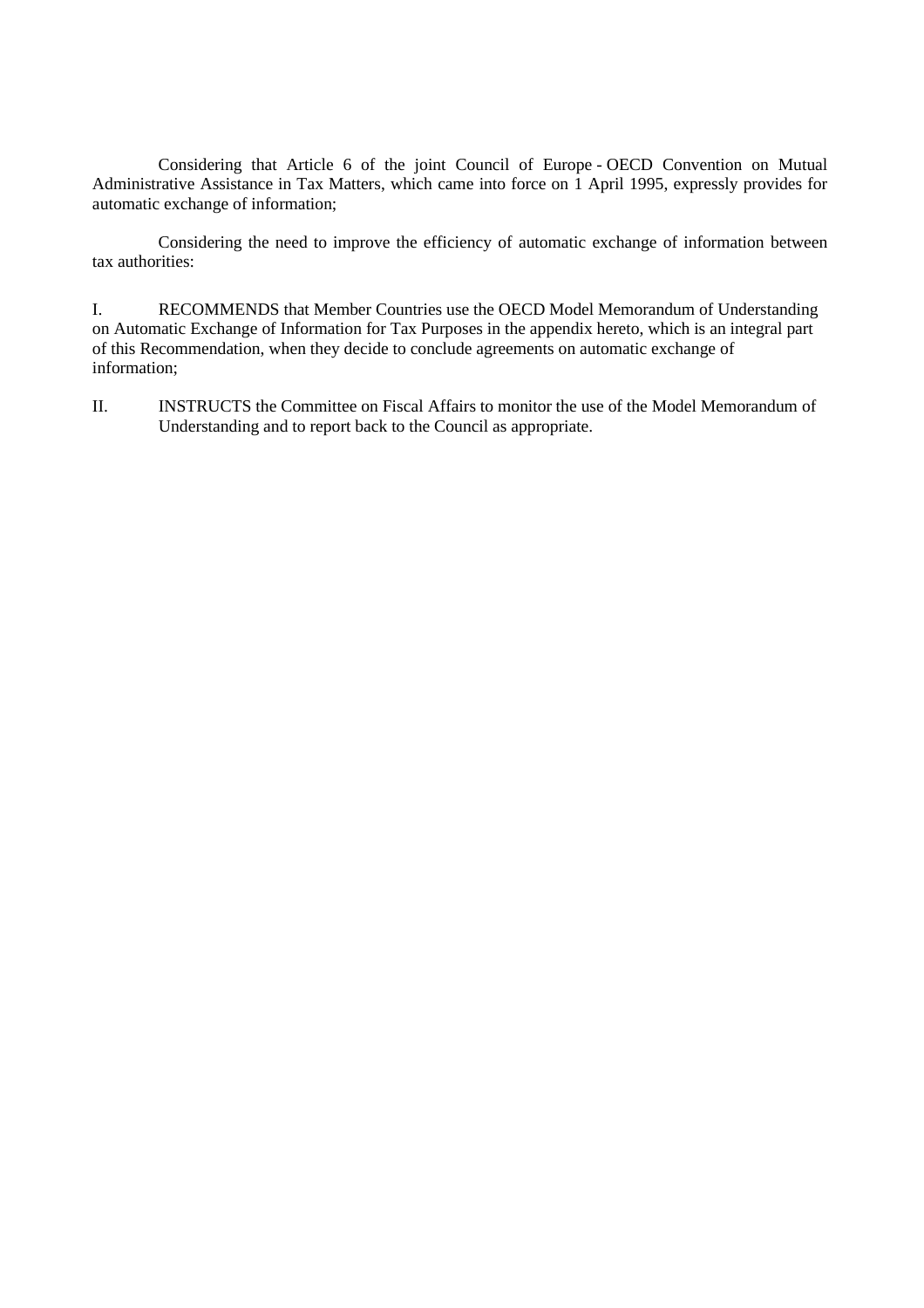### **APPENDIX**

# **OECD MODEL MEMORANDUM OF UNDERSTANDING BETWEEN THE COMPETENT AUTHORITIES OF (STATE X) AND (STATE Y) ON THE AUTOMATIC EXCHANGE OF INFORMATION FOR TAX PURPOSES**

This Model can be used as a working basis for an agreement for those tax administrations which are able and willing to engage in automatic exchange of information:

The competent authorities of (State X) and of (State Y) having regard to the desire of both authorities to increase mutual assistance,

hereby declare as follows:

### **GENERAL**

#### Article 1

On the basis of Article 6 of the Convention on Mutual Administrative Assistance in Tax Matters of 25 January 1988 (the Convention)<sup>1</sup> and in accordance with this Memorandum, the competent authorities of (State X) and (State Y) shall endeavour to automatically provide each other with the information referred to in Article 2 below with respect to persons resident in one or both States.

#### **EXCHANGE OF INFORMATION**

#### Article 2

The competent authorities shall endeavour to automatically provide each other with information in respect of the following (references to Articles in subparagraphs below are to Articles of the Model Tax Convention hereafter referred to as the "Model Convention"):

- a. a change in a person's place of residence from one State to the other State;
- b. income from immovable property as referred to in Article 6 of the Model Convention;
- c. dividends as referred to in Article 10 of the Model Convention;
- d. interest as referred to in Article 11 of the Model Convention;
- e. royalties as referred to in Article 12 of the Model Convention;
- f. capital gains as referred to in Article 13 of the Model Convention;

<sup>1 .</sup> The Memorandum of Understanding on Automatic Exchange of Information for Tax Purposes may also be based on Article 26 of the OECD Model Tax Convention or a legal instrument other than the joint Council of Europe/OECD Convention on Mutual Assistance in Tax Matters. In such a case the wording of the Model Memorandum of Understanding would need to be amended accordingly.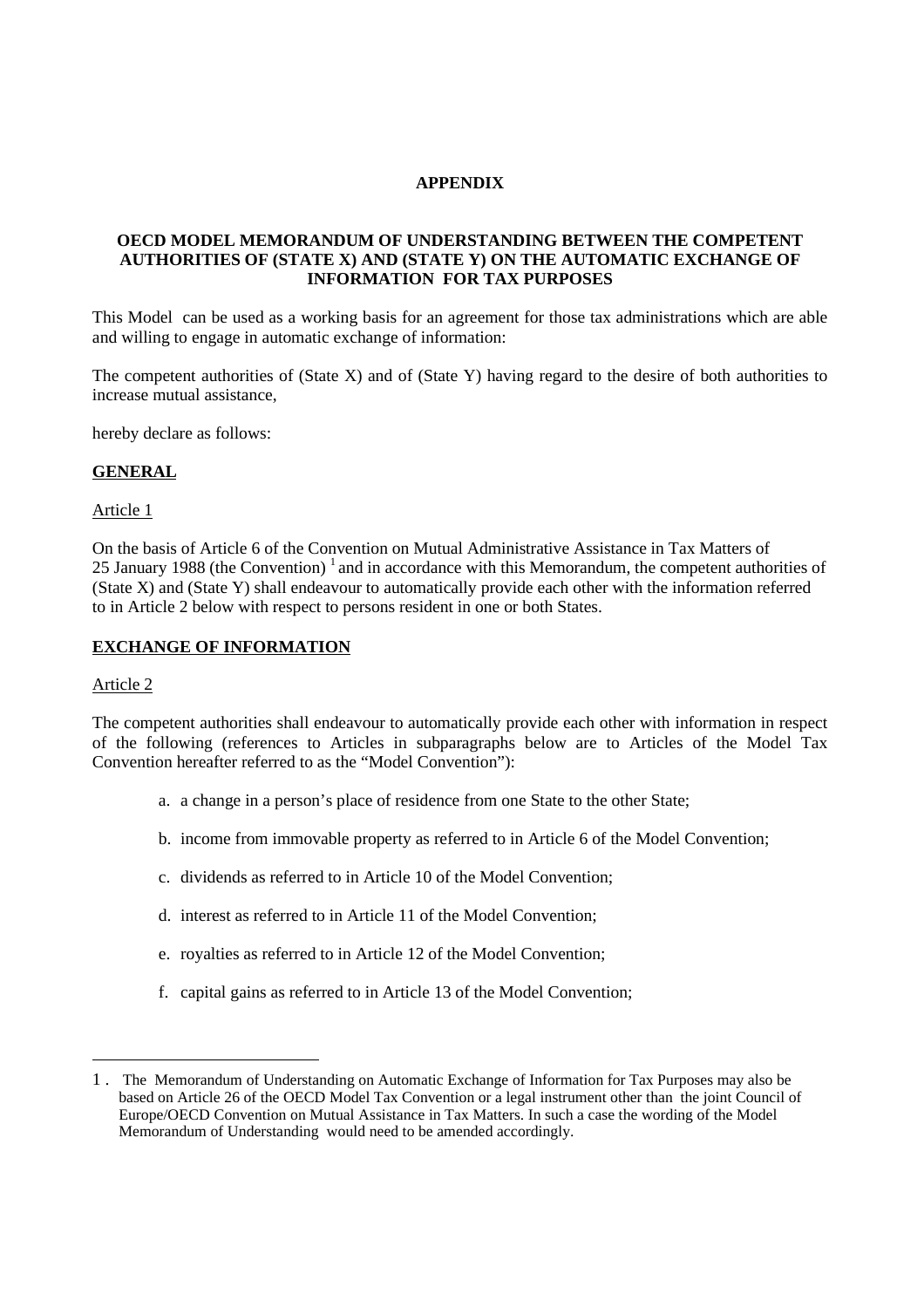- g. salaries, wages and other similar remuneration in respect of an employment as referred to in Article 15 of the Model Convention;
- h. directors' fees and other similar payments referred to in Article 16 of the Model Convention;
- i. income derived by artists and sportsmen referred to in Article 17 of the Model Convention;
- j. pensions and other similar remuneration referred to in Article 18 of the Model Convention;
- k. salaries, wages and other similar remuneration paid by a State or a political subdivision or a local authority thereof as referred to in Article 19 of the Model Convention;
- l. other income as referred to in Article 21 of the Model Convention;
- m. other items including items on indirect taxes such as VAT/sales tax and excise duties and social security payments; and
- n. commissions and other similar payments<sup>2</sup>.

The competent authorities may agree by an exchange of letters to add to the list of information to be exchanged, and will, in any case, review the information being provided no less than every two years.

### **TERMS AND CONDITIONS**

#### Article 3

-

With respect to the automatic exchange of information provided in this Memorandum**,** Article 21 (Protection of persons and limits to the obligation to provide assistance*)* and Article 22 (Secrecy) of the Convention on Mutual Administrative Assistance in Tax Matters are fully applicable.

<sup>2.</sup> If administratively feasible. In case the information on such commissions cannot be exchanged automatically, an additional paragraph could be inserted in Article 1 of the Memorandum of Understanding which would read as follows: "It is agreed that the exchange of information (spontaneous and on request) will be intensified in the case of the following categories of income: commissions, fees, brokers' fees and other remuneration paid to natural or legal persons".